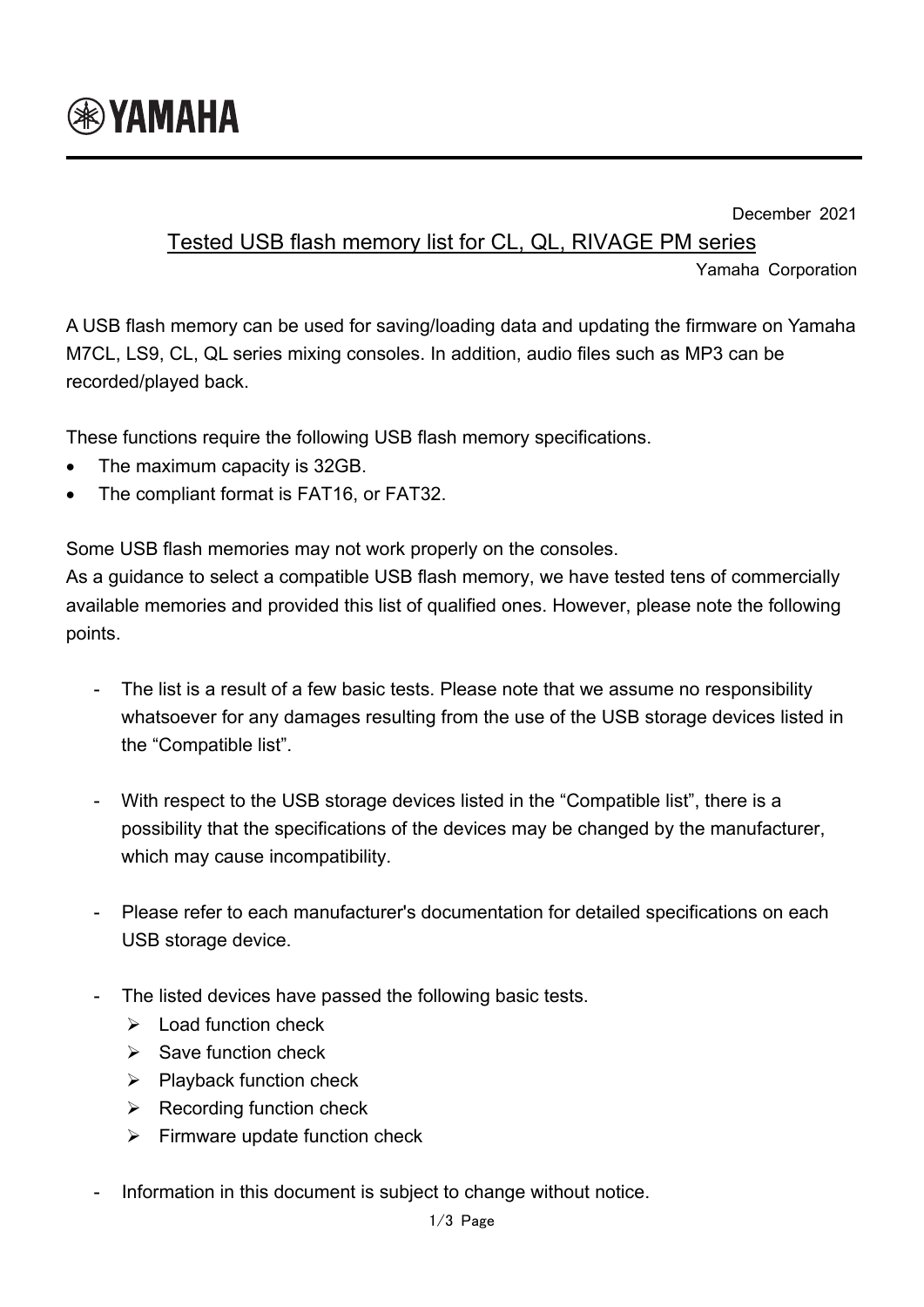| Manufacturer  | <b>Product Name</b> |                          | Date of      | <b>RIVAGE PM</b> | Date of         |
|---------------|---------------------|--------------------------|--------------|------------------|-----------------|
|               |                     | CL/QL                    | Test         | Results          | Test            |
| <b>ELECOM</b> | MF-USB3032GBK       | $\checkmark$             | Nov. 2021    | $\checkmark$     | 2021<br>Nov.    |
| integral      | INFD16GBARC3.0      | $\checkmark$             | Mar. 2021    |                  | 2021<br>Oct.    |
| integral      | INFD16GBARC3.0      | $\overline{\phantom{0}}$ |              |                  | 2021<br>Jun.    |
| integral      | INFD16GBMIC-OTG     | $\checkmark$             | Mar. 2021    |                  | 2021<br>Oct.    |
| integral      | INFD16GBMIC-OTG     | —                        |              |                  | 2021<br>Jun.    |
| integral      | INFD32GBCOU3.0      | $\checkmark$             | Nov. 2021    |                  | 2021<br>Nov.    |
| integral      | INFD32GBNEONPK      | $\checkmark$             | Nov. 2021    | $\checkmark$     | 2021<br>Nov.    |
| integral      | INFD8GBBLK.         | $\checkmark$             | 2021<br>Mar. | $\checkmark$     | 2021<br>Oct.    |
| Intenso       | 3531470             |                          | Mar. 2021    |                  | 2021<br>Oct.    |
| Intenso       | 3531470             | $\qquad \qquad -$        |              |                  | 2021<br>Jul.    |
| Intenso       | 3533480             | $\checkmark$             | Mar. 2021    |                  | 2021<br>$0$ ct. |
| Intenso       | 3533480             | $\qquad \qquad -$        |              |                  | 2021<br>Jul.    |
| I-O DATA      | U3-AB16CV/SW        | $\checkmark$             | 2021<br>Nov. | $\checkmark$     | 2021<br>Nov.    |
| I-O DATA      | U3-AB32/PK          | $\checkmark$             | 2021<br>Nov. |                  | 2021<br>Nov.    |
| I-O DATA      | U3-AB32CV/SW        | $\checkmark$             | Nov. 2021    | $\checkmark$     | 2021<br>Nov.    |
| I-O DATA      | $U3$ -CLP16G/B      | $\checkmark$             | 2021<br>Mar. |                  | 2021<br>Oct.    |
| I-O DATA      | U3-CLP16G/B         | $\overline{\phantom{0}}$ |              |                  | 2021<br>Jul.    |
| I-O DATA      | U3-CLP32G/V         | $\checkmark$             | Mar. 2021    |                  | 2021<br>$0$ ct. |
| I-O DATA      | U3-CLP32G/V         | $\qquad \qquad -$        |              |                  | 2021<br>Jul.    |
| Kingston      | DTDUO3G2/32GB       | $\checkmark$             | Sep. 2021    |                  | 2021<br>Oct.    |
| KIOXIA        | KUC-2A016GW         | $\checkmark$             | 2021<br>Mar. |                  | 2021<br>Oct.    |
| KIOXIA        | KUC-2A032GW         |                          |              | $\checkmark$     | Oct. 2021       |
| KIOXIA        | KUC-3A016GW         | $\checkmark$             | Mar. 2021    |                  | 2021<br>$0$ ct. |
| KIOXIA        | KUC-3A032GW         |                          |              |                  | Oct. 2021       |
| <b>KIOXIA</b> | KUC-3A032GW         | -                        |              | $\checkmark$     | Jul. 2021       |
| <b>KIOXIA</b> | KUS-2A016GW         | -                        |              | $\checkmark$     | Oct.<br>2021    |
| KIOXIA        | KUS-2A016GW         | —                        |              | $\checkmark$     | 2021<br>Jul.    |
| <b>KIOXIA</b> | KUS-2A032GW         | $\checkmark$             | Mar. 2021    |                  | 2021<br>Oct.    |
| KIOXIA        | KUS-3A032GK         | $\checkmark$             | Mar. 2021    |                  | 2021<br>Oct.    |
| <b>KIOXIA</b> | KUS-3A064GK         | $\checkmark$             | Sep. 2021    | $\checkmark$     | 2021<br>Oct.    |
| <b>LEXAR</b>  | LJDM45-32GABSL      | $\checkmark$             | Mar. 2021    |                  | 2021<br>Oct.    |
| <b>LEXAR</b>  | LJDS47-32GABBK      | $\checkmark$             | Mar. 2021    | $\checkmark$     | 2021<br>Oct.    |
| Logitec       | LMC-16GU3BK         | $\checkmark$             | Mar. 2021    |                  | Oct. 2021       |
| Logitec       | LMC-16GU3BK         |                          |              |                  | Jul. 2021       |
| Logitec       | LMC-32GU3BK         | $\checkmark$             | Mar. 2021    |                  | Oct. 2021       |
| Logitec       | LMC-32GU3BK         |                          |              |                  | Jul. 2021       |

Compatible list